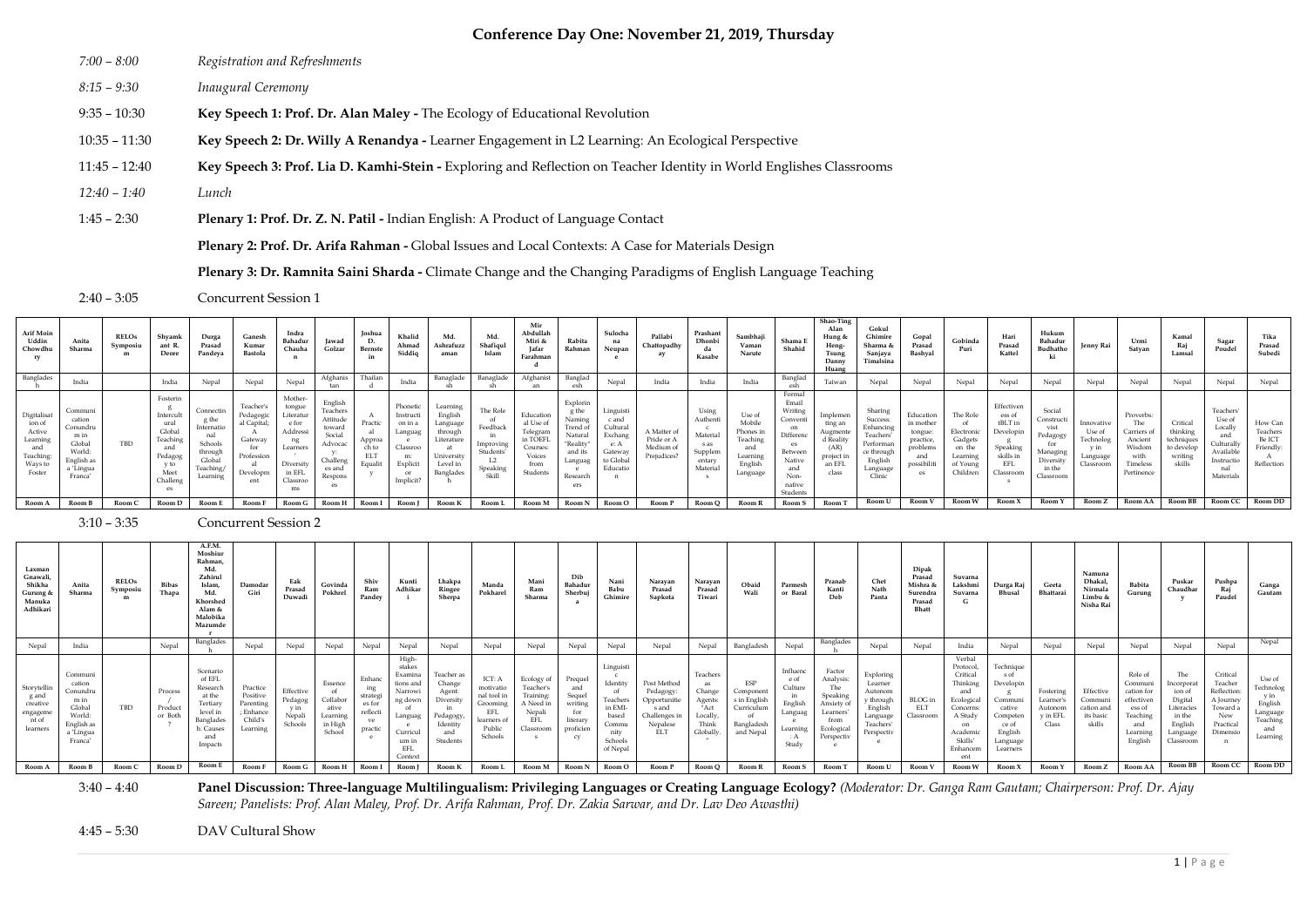| $7:45 - 08:10$  | Tea Time                                  |
|-----------------|-------------------------------------------|
| $08:15 - 09:10$ | Key Speech 4: Prof. Dr. Jai Raj Awasthi   |
| $09:30 - 10:25$ | Key Speech 5: English Language Specialist |
| $10:30 - 11:25$ | Key Speech 6: English Language Specialist |

| $11:35 - 12:00$ | <b>Concurrent Session 3</b> |
|-----------------|-----------------------------|
|                 |                             |

| Willy Renandya                                                    | Alan Maley                                                    | Joshua Jodoin                                                                                                         | Md. Mohib<br>Ullah                                                       | Bishnu Karki                                                                              | Maya Rai, Seema<br>Rai & Mingmar<br>Tamang                               | Lauren Ashley<br>Garrigan                            | Pramod Kumar<br>Sah                                                                      | Joachim<br>Castellano                                                                 | Rishi Ram<br>Paudyal                                           | <b>Puskar Chaudharv</b><br>& Geeta Bhattarai                    | Nicholas John<br>Reishus                                  | Durga Koirala                                 | Pratiksha<br>Gautam                    | Abdullah Al<br>Mamun                                                                    | A K M Azizul Haque                                             | Basanta Kandel                                                                                    |
|-------------------------------------------------------------------|---------------------------------------------------------------|-----------------------------------------------------------------------------------------------------------------------|--------------------------------------------------------------------------|-------------------------------------------------------------------------------------------|--------------------------------------------------------------------------|------------------------------------------------------|------------------------------------------------------------------------------------------|---------------------------------------------------------------------------------------|----------------------------------------------------------------|-----------------------------------------------------------------|-----------------------------------------------------------|-----------------------------------------------|----------------------------------------|-----------------------------------------------------------------------------------------|----------------------------------------------------------------|---------------------------------------------------------------------------------------------------|
| Singapore                                                         | UK                                                            | US.                                                                                                                   | Bangladesh                                                               | Nepal                                                                                     | Nepal                                                                    | India                                                | Nepal                                                                                    | Japan                                                                                 | Nepal                                                          | Nepal                                                           | USA                                                       | Nepal                                         | Nepal                                  | Bangladesh                                                                              | Bangladesh                                                     | Nepal                                                                                             |
| Practical Tips for<br>Publishing Your<br>First Journal<br>Article | Two Cheers for<br>Training: Three<br>Cheers for<br>Experience | <b>Language Education</b><br>for Sustainable<br>Development: A<br><b>How-to Guide for</b><br><b>Language Teachers</b> | MOOCs for<br>Professional<br>Development:<br>Difficulties and<br>Upshots | <b>Using Short Stories</b><br>for Enhancing<br>Reading<br>Comprehension c<br>EFL Learners | How can we<br>ensure Epistemic<br>Justice in<br>Education<br>universally | Using<br>Technology to<br>Promote Active<br>Learning | Data-Driven<br>Learning: Using<br>"Concordance"<br>to Teach<br>Grammar and<br>Vocabulary | Developing<br>Second<br>Language<br>Proficiency<br>through<br>Persona<br>Storytelling | How to be free<br>to write free-<br>style poetry in<br>English | Nurturing Critical<br>Thinking Skills in<br><b>EFL Learners</b> | Media Literacy in<br>the English<br>Language<br>Classroom | Use of ICT Tools<br>and Educational<br>Health | Effective<br>Classroom<br>Transitions' | Practical Way of<br>Learning and<br>Teaching<br>Phonetics for<br>Smart<br>Pronunciation | <b>Effective Grammar</b><br>Teaching through Focus<br>on Forms | Creation, Interpretation<br>and Appropriation of<br>Language Policy by<br><b>Local Government</b> |
| Room A                                                            | Room B                                                        | Room C                                                                                                                | Room D                                                                   | Room E                                                                                    | Room                                                                     | Room G                                               | Room H                                                                                   | Room:                                                                                 | Room <sup>3</sup>                                              | Room 1                                                          | Room l                                                    | Room M                                        | Room N                                 | Room (                                                                                  | Room                                                           | Room Q                                                                                            |

**11:35 Interactive Language Fair (ILF) and Poster Presentation** coordinated by Prof. Dr. Laxman Gnawali**:**

#### **12: 05 – 12:30 Concurrent Session 4**

| Willy Renandya                                                    | Alan<br>Maley                                                 | Joshua Jodoin                                                                                                         | Nicole Nisha<br>Knighten                                      | Sangita Sapkota                                                                | Ambika Khadka<br>Thapa &<br>Bhagawati Pandey<br>Sharma                           | Bhumi Ra<br>Pandit                                     | Rachelle<br>Meilleur                             | <b>Dhanesh Ram</b><br>Sinha                                                                 | Kurt William<br>Ackermann                                                  | Muhammad Irfan<br>Janjua & Ayesha<br>Fiaz Janjua                                                        | Raniu Thami                                            | Amit Bikram<br>Sijapati                                                                         | Sanieev Kumar<br>Singhal                                                                | Laura Jean<br>McNabb                                               | Ann Mayeda                                               | Bhawana Pokharel                          |
|-------------------------------------------------------------------|---------------------------------------------------------------|-----------------------------------------------------------------------------------------------------------------------|---------------------------------------------------------------|--------------------------------------------------------------------------------|----------------------------------------------------------------------------------|--------------------------------------------------------|--------------------------------------------------|---------------------------------------------------------------------------------------------|----------------------------------------------------------------------------|---------------------------------------------------------------------------------------------------------|--------------------------------------------------------|-------------------------------------------------------------------------------------------------|-----------------------------------------------------------------------------------------|--------------------------------------------------------------------|----------------------------------------------------------|-------------------------------------------|
| Singapore                                                         | UK                                                            | US                                                                                                                    | India                                                         | Nepal                                                                          | Nepal                                                                            | Nepal                                                  | Japan                                            | India                                                                                       | Japan                                                                      | Pakistan                                                                                                | Nepal                                                  | Nepal                                                                                           | Nepal                                                                                   | China                                                              | Japan                                                    | Nepal                                     |
| Practical Tips for<br>Publishing Your<br>First Journal<br>Article | Two Cheers for<br>Training: Three<br>Cheers for<br>Experience | <b>Language Education</b><br>for Sustainable<br>Development: A<br><b>How-to Guide for</b><br><b>Language Teachers</b> | <b>Creating English</b><br>Language<br><b>Placement Tests</b> | Impacts of English<br>on University<br>Students: An<br>Interpretive<br>inquiry | Challenges and<br>Ways to Make<br>Grade Teaching<br>Effective and<br>Interesting | Data collection<br>in research using<br>digital device | Bringing Learner<br>Autonomy to the<br>Classroom | Global<br>Education and<br>Transcultural<br>Learning in<br>English<br>Language<br>Education | Structuring a<br>College<br>Extensive<br><b>Reading Course</b><br>in Japan | <b>Teaching Grammar</b><br>Through<br>Multimodal<br>Interaction at<br>Intermediate Level<br>in Pakistan | Experience of<br>Learning English<br>of Thangmi People | <b>Action Research</b><br>Motivates Teachers<br>to Create Effective<br>Learning in<br>Classroom | Use of Quick<br>Response (QR)<br>codes using<br>mobile phone<br>for learning<br>process | Student<br>Worldviews in<br>Transnational<br>Education<br>Programs | <b>Extensive Reading and</b><br>Issues in Sustainability | Communication in<br><b>EFL Classrooms</b> |
| Room A                                                            | Room B                                                        | Room (                                                                                                                | Room D                                                        | Room                                                                           | Room                                                                             | Room G                                                 | Room H                                           | Room 1                                                                                      | Room ]                                                                     | Room K                                                                                                  | Room L                                                 | Room M                                                                                          | Room N                                                                                  | Room C                                                             | Room I                                                   | Room Q                                    |

*12:30– 1:30 Lunch*

**ILF Presentations and Topics: Biplob K. Deb & Dewan Eshtiak** (Bangladesh) English Language Learning through Hybrid Model : A case study**, Javid Rasooly** (Afghanistan) Developing Learner Autonomy in an Academic EFL Writing Course, **Gyanendra Yadav** (Nepal) Carrying CAS into Classrooms, **Man Bahadur Khadka** (Nepal) Flipped Classroom, A Need of 21st Century, **Matthew I. Armstrong & Tanya M. McCarthy** (Japan) Less is More: Exploring Literary Minimalism in Academic Reading and Writing, **Md Moin Uddin** (Bangladesh) Using Games to Promote Language Learning in a Multilevel Classroom, **Prateet Baskota** (Nepal) How to Build the Easy Website: for Teachers and Researchers?, **Rajendra Pantha** (Nepali) Use of ICT Tools in Teaching English at Secondary Level, **Rima Karna** (Nepal) Creativity in English writing for Maithili Belongings, **Romana Afroz** (Bangladesh) Student Friendly Classroom: Leadership Facilitation, **Sajan Chaudhary** (Nepal) Ensuring Learners' Equal Participation in EFL Classroom, **Samikshya Bidari** (Japan) ESL Game Activities and the Art of Storytelling in a Classroom, **Santona Neupane** (Nepal) Language Games, **Saurabh Suresh Bhosale & Manisha Anand Patil** (India) Business communication Skills Syllabus: BBA student's perception and employment opportunities, **Tulasi Prasad Dulal** (Nepal) Social Media Enhances Learning English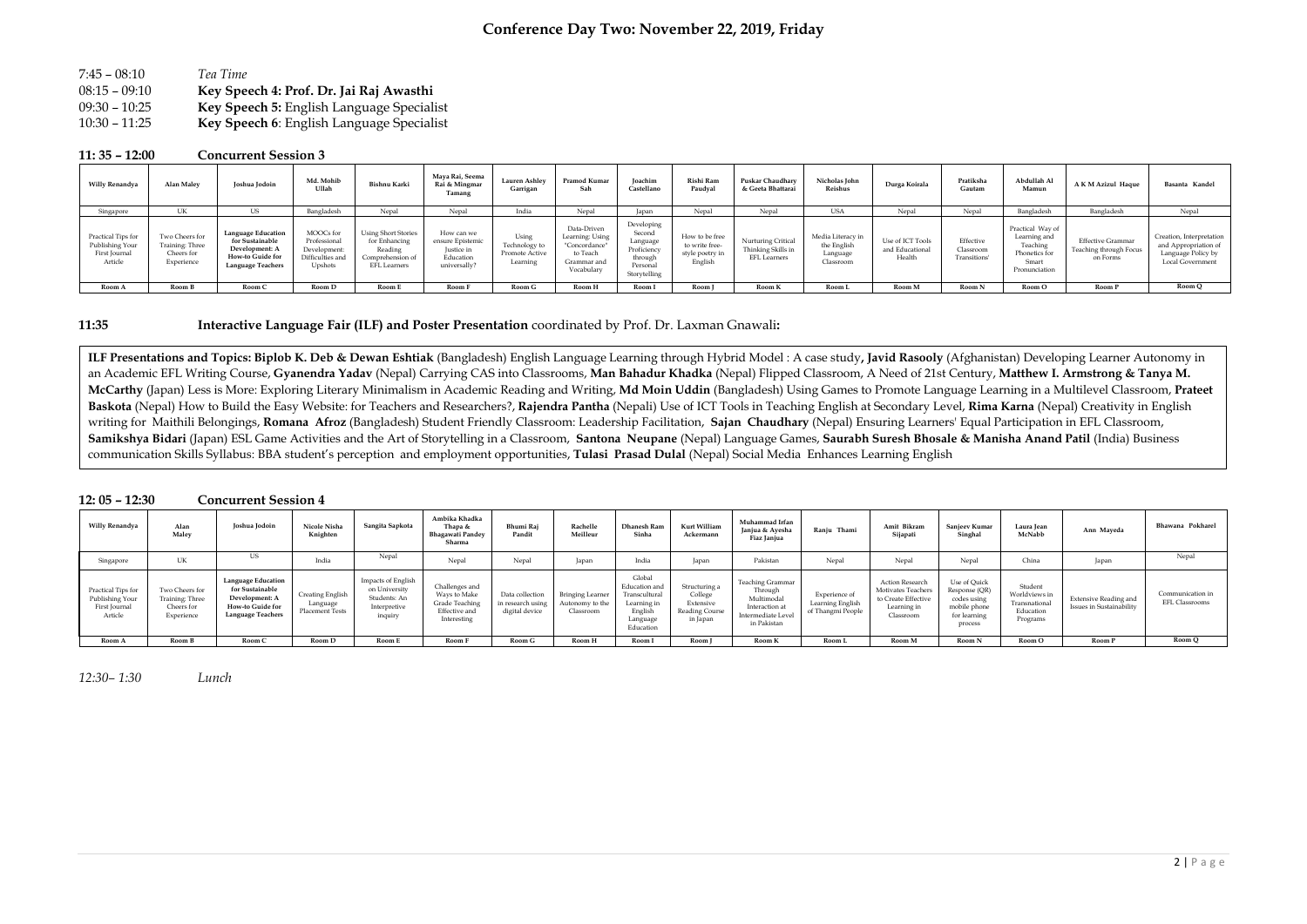## **Conference Day Two Continues: November 22, 2019, Friday**

1:35 – 2:20 **Plenary 4: Dr. Jovan Ilic -** Should Primary Nepali Classrooms use English as the Medium of Instruction?

**Plenary 5: Prof. Dr. Richmond Stroupe -** Teaching English in Multilingual and Multicultural Contexts: Strategies for Effective Teachers **Plenary 6: Dr. Tamas Kiss –** Ecology, Creativity, and Language Play

#### **2:30 – 2:55 Concurrent Session 5**

| Pitambaı<br>Paudel                           | Rajat Karki<br>& Babita<br>Gurung                                  | Chandra<br>Pokhrel                 | Rim<br>Bahadur<br>Khadka                   | Saima<br>Akter &<br>Rowshon<br>Ara                                                               | Santosh<br>Agrawal &<br>Ganga<br>Laxmi<br>Bhandari                  | Sharda<br>Rai Joshi                            | Shaty<br>Kumar<br>Mahato                                                          | Tarka<br>Bahadu<br>Khatri &<br>Kamal<br>Gharti    | Yam Natl<br>Adhikari                                  | Abdulaziz<br>Saif                                                                                            | Dinesh<br>Kumar<br>Yadav                                                      | Keshav<br>Uprety                            | Lynnet<br>Martin                                                           | Md.<br>Rasel<br>Kabir                                                                     | Nabin Jung<br>Shahi                                         | Radha Pun                            | Ranjana<br>Kumari<br>Tha                                                       | Binod<br>Kumar<br>Yadav                                                                                  | Sanjaya<br>Timalsina<br>& Nirajan<br>Ghimire                                                             | Bashu<br>Wagle                                    | Basudev<br>Dahal                                                                         | Binod<br>Duwadi                                                                     | <b>Binod Sah</b>                                                   | Bishnu<br>Kumar<br>Khadka &<br>Resham<br>Bahadui<br><b>Bist</b> | Sangeeta<br><b>Basnet</b>                                                                | Durga<br>Koirala                                 |
|----------------------------------------------|--------------------------------------------------------------------|------------------------------------|--------------------------------------------|--------------------------------------------------------------------------------------------------|---------------------------------------------------------------------|------------------------------------------------|-----------------------------------------------------------------------------------|---------------------------------------------------|-------------------------------------------------------|--------------------------------------------------------------------------------------------------------------|-------------------------------------------------------------------------------|---------------------------------------------|----------------------------------------------------------------------------|-------------------------------------------------------------------------------------------|-------------------------------------------------------------|--------------------------------------|--------------------------------------------------------------------------------|----------------------------------------------------------------------------------------------------------|----------------------------------------------------------------------------------------------------------|---------------------------------------------------|------------------------------------------------------------------------------------------|-------------------------------------------------------------------------------------|--------------------------------------------------------------------|-----------------------------------------------------------------|------------------------------------------------------------------------------------------|--------------------------------------------------|
| Nepal                                        | Nepal                                                              | Nepal                              | Nepal                                      | Bangladesh                                                                                       | Nepal                                                               | Nepal                                          | Nepal                                                                             | Nepal                                             | Nepal                                                 | India                                                                                                        | Nepal                                                                         | Nepal                                       | Banglades                                                                  | Banglades                                                                                 | Nepal                                                       | Nepal                                | Nepal                                                                          | Nepal                                                                                                    | Nepal                                                                                                    | Nepal                                             | Nepal                                                                                    | Nepal                                                                               | Nepal                                                              | Nepal                                                           | Nepal                                                                                    | Nepal                                            |
| Writing<br>Abstract i<br>a Research<br>Paper | Breaking<br>Stereotype<br>Thought<br>about<br>Montessori<br>Method | Ecopedagogy<br>in EFL<br>classroom | Mobile<br>Assisted<br>Language<br>Learning | Bangladeshi<br>ESL<br>Teachers<br>Agency in<br>Assessing<br>Errors/Inno<br>vations in<br>Writing | Communica<br>tion Skills<br>and<br>Pedagogy in<br>the Real<br>World | Internatio<br>nal<br>Learning<br>beyond<br>ISA | Collaborat<br>ive<br>l eaching<br>Learning<br>in English<br>Language<br>Classroom | Teaching<br>and<br>learning<br>in 21st<br>Century | Role of<br>Microtea<br>hing in<br>Practic<br>Teaching | Utilizing<br>Learner-<br>Generated<br>Visual Aids<br>to Enhance<br>Recollection<br>of Textual<br>Information | Pedagogy<br>for<br>Jnprivilege<br>i Student<br>1n<br>Multicultur<br>Classroom | How Can<br>Teacher Be<br>A Change<br>Maker? | A Case<br>Study on<br>Developin<br>Child's<br>English<br>Writing<br>Skills | Book<br>Reading<br>as Sport:<br>Potentia<br>Technique<br>to Develop<br>Language<br>Skills | Types of<br>Learners<br>Different<br><b>Learning Styles</b> | EMI or MLE<br>in Early<br>Education? | Innovative<br>Methodol<br>ogies In<br>English<br>Language<br>Teaching<br>Class | L2<br>Teaching<br>Learning:<br>Less<br>Prescribed<br>Materials<br>Based,<br>More<br>Research<br>Oriented | Opportuniti<br>es,<br>Challenges,<br>and Impact<br>of Co-<br>teaching in<br>the<br>Nepalese<br>Classroom | English<br>Through<br>Non-<br>English<br>Subjects | Prescribed<br>Textbooks,<br>Capsule<br>Culture and<br>Impact on<br>Academi<br>Performanc | Managing<br>Unwanted<br>Behaviors i<br>Large ELT<br>Classroom<br>Secondary<br>Level | Challenges<br>of Teaching<br>English<br>Literature in<br>Classroom | Use of<br>Techno-<br>Friendl<br>Pedagogy in<br>EFL<br>Classroom | Self-<br>learning<br>and<br>Presentatio:<br>Exploring<br>the<br>Creativity of<br>Student | Use of ICT<br>Tools and<br>Educational<br>Health |
| Room                                         | Room l                                                             | Room C                             | Room D                                     | Room                                                                                             | Room                                                                | Room G                                         | Room                                                                              | Room                                              | Room                                                  | Room K                                                                                                       | Room l                                                                        | Room M                                      | Room                                                                       | Room O                                                                                    | Room I                                                      | Room Q                               | Room                                                                           | Room S                                                                                                   | Room                                                                                                     | Room U                                            | Room V                                                                                   | Room W                                                                              | Room X                                                             | Room                                                            | Room Z                                                                                   | Room AA                                          |

3:05 – 3:50 **Plenary 7: Dr. Gopal Prasad Pandey - TBD**

**Plenary 8: Mr. Hemanta Raj Dahal -** Post-modernism on the Move: Navigating Strategies in ESL Pedagogy

**Plenary 9: Mr. Bishwa Raj Gautam -** Integrating Ecological Approach to ELT *4:00 – 5:00 NELTA AGM (NELTA Members only)*